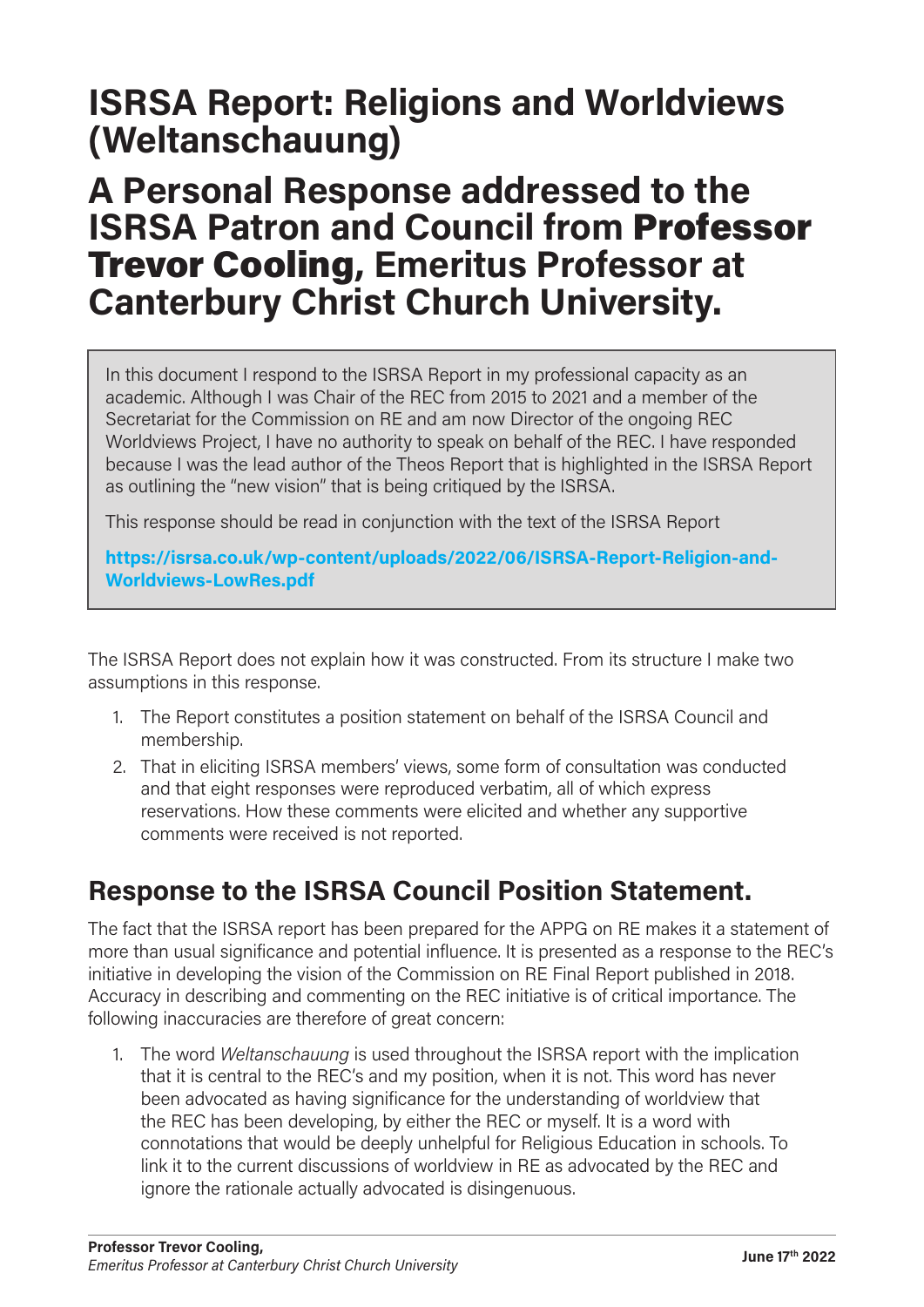- 2. The ISRSA Report claims that the National Statement of Entitlement (NSE) is all about requiring "the statutory teaching of humanism and atheism under the umbrella term Religion and Weltanschauung". That is simply untrue. What is true is that the REC supports the teaching of non-religious worldviews in RE, as did the Commission, but that is a longstanding position of many years. As was made clear in my presentation at the ISRSA conference in March 2022, the current REC initiative is to do with a pedagogical approach and is not primarily about content. To use Ofsted language, it is a reframing of curriculum intent.
- 3. The ISRSA Report kindly refers to my Theos report<sup>1</sup>. ISRSA states that this Theos Report outlines the new REC vision of Religion and Weltanschauung. This is inaccurate and misleading. Firstly, it is made clear in the Theos document that I wrote it in my professional capacity as an academic and not on behalf of the REC. Secondly, and more importantly, I did not use the phrase Religion and Weltanschauung to summarise the vision I was advocating, but rather developed a completely different understanding of the implications of a worldview approach for RE. However, the text that I wrote is ignored in the rest of the ISRSA report.
- 4. The ISRSA report claims that the REC initiative is largely focused on a name change for our subject. It is of course true that a name change was one recommendation made in the Commission Report, but it is not one that has been advocated in the subsequent literature produced by the REC. Personally I regard the change of name as an irrelevance and am entirely happy with our subject being called Theology, Philosophy and Religion. However, I would want to examine carefully the pedagogical approach and the view of knowledge that was being assumed by teachers adopting the ISRSA recommended name. A key question is the role of personal knowledge in our subject whatever it is called. However, whatever debate we might have on this, as a matter of fact the ISRSA Report is in error in claiming that the change of name is a central element of the REC's new vision for RE.
- 5. The ISRSA Report correctly notes the academic debate there is about the meaning of the term worldview. What it fails to mention is that the questions asked in the ISRSA Report are dealt with at length in the REC publications that followed the Commission and in my own writing, including the Theos report<sup>2</sup>. The implication that this matter has not been the subject of serious attention by either the REC or myself is deeply misleading.
- 6. In the conclusion, the ISRSA report observes that the worldview approach "struggles to find an academic footing". This observation ignores the extensive discussion that is present in the wider academic literature, in the REC's academic literature review and in my own academic journal articles. Even more disturbing is that having referenced my Theos report, this accusation is made ignoring completely the discussion in that Theos Report. For example, the contribution of theories of knowledge, particularly critical realism and hermeneutics as an academic footing for a worldview approach in RE, are discussed at length in that Theos Report. The suggested contribution of the work of leading scholars like Professor Andrew Wright in philosophy and Professor Anthony Thiselton in theology to developing an academic footing for RE is ignored.

2 https://www.religiouseducationcouncil.org.uk/worldviews/, https://doi.org/10.1080/01416200.2020.1764497 and https://www.theosthinktank.co.uk/research/2020/10/21/worldviews-in-religious-education

<sup>1</sup>  https://www.theosthinktank.co.uk/research/2020/10/21/worldviews-in-religious-education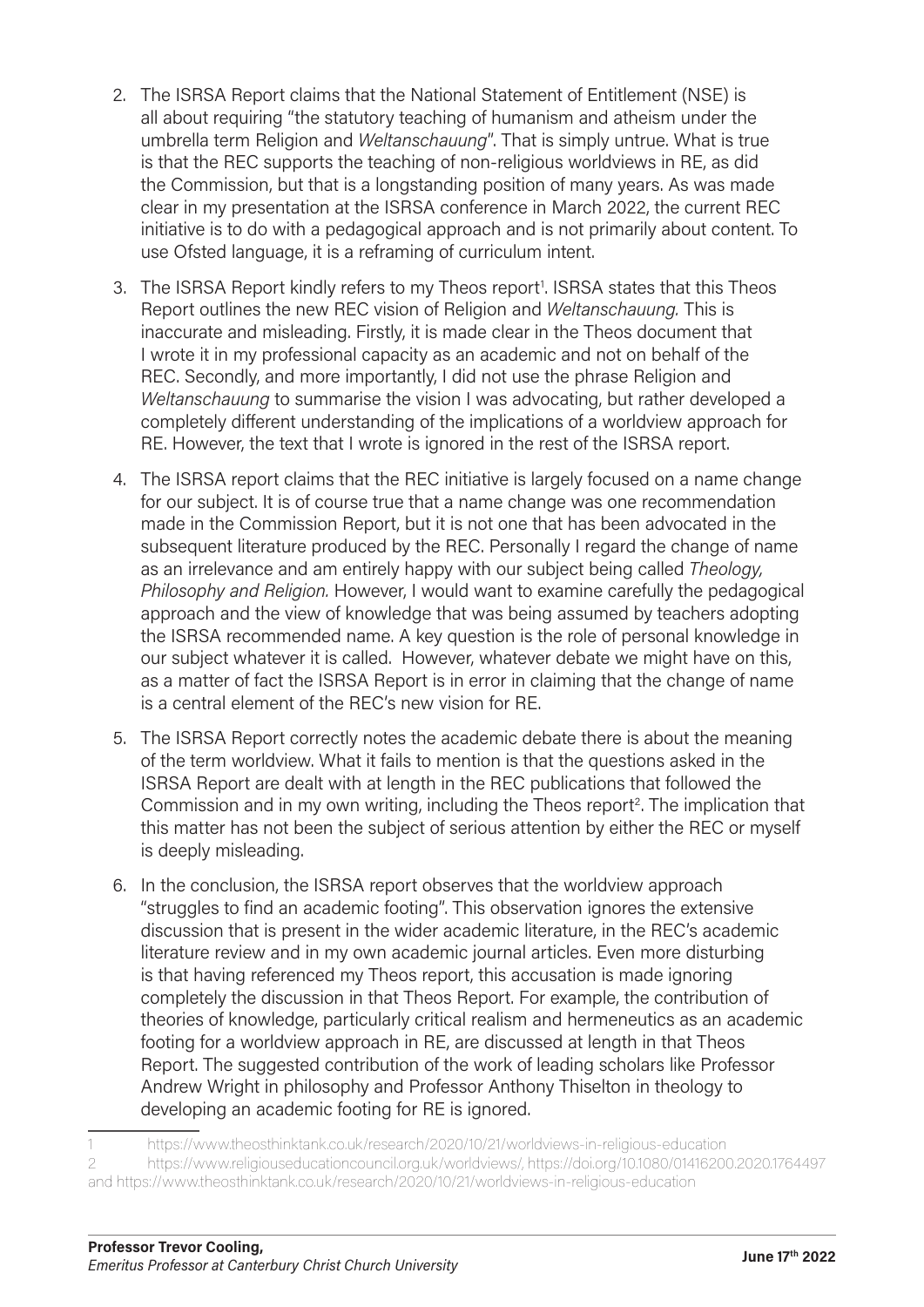#### Members Reservations

I will comment briefly on these in the order they are laid out in the ISRSA Report:

- a. The REC has never promoted the secular view critiqued here. In my own case I am known as a leading critic of such a view. To quote this unsubstantiated suspicion without evidence is deeply problematic.
- b. Examination of the materials published by the REC will reveal that the westernised and colonial representation of religions cited here is something that it is criticised by both the REC and myself. This accusation that a Fuerbachian approach is being promoted is deeply problematic.
- c. This assertion is controversial, pessimistic and worrying in suggesting that the enterprise of seeking to understand the other is doomed. If true, it is not just the death of a worldviews approach but the death of the aspirations of multifaith RE overall.
- d. This is an extraordinary challenge to the notion of a multidisciplinary approach and directly contradicts Ofsted's recent research review. A multidisciplinary approach is widely adopted in doctoral studies. This is a controversial viewpoint and is only relevant in that the REC has followed Ofsted in supporting introducing children to the different disciplines that underpin RE. It also seems to contrast with ISRSA'a own advocacy of Theology, Philosophy and Religion as the appropriate title for the subject.
- e. Neither the Commission nor the REC has advocated this change in the law. This is a baseless accusation as is the suggestion that the REC in its reports and myself in the Theos report advocate relativism.
- f. The REC has never suggested that religion should not be taught in its own right. Personally, I am known for my advocacy of teaching religions in their own right, for example in Concept Cracking and in Understanding Christianity.
- g. The REC has never advocated the rejection of metaphysics. This is another baseless accusation based on an interpretation of a worldviews approach which has not been advocated by the REC.
- h. The suggestion that the REC is seeking to reduce academic standards is unevidenced and goes against their strategic aims and impact statements.

It appears that these comments derive from people who have not read the literature that the REC has produced for its members (including ISRSA) through the Worldviews Project. Many of them seem to make assumptions about a worldviews approach that do not match what the REC and myself have published. The issues and questions that lie behind these reservations are of course important ones and need discussing. That is why the REC has produced resources designed to support members of the RE community in thinking through these important questions. However, to present these issues as accusations against the REC and myself without reference to the relevant published literature is deeply problematic.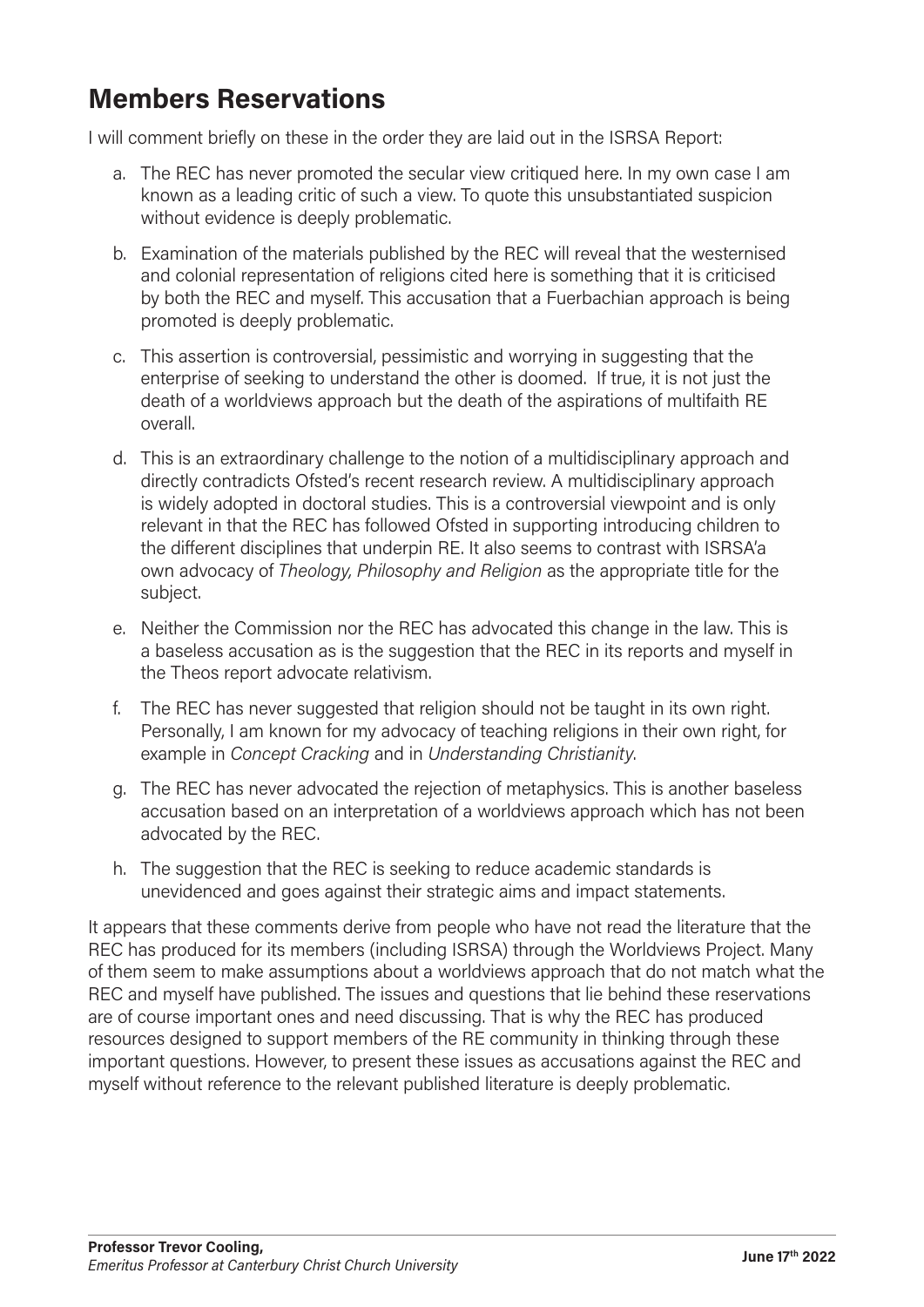## Academic Rigour

The ISRSA affirms the importance of our subject as "an academically rigorous subject of vital relevance with a challenging and timeless voice". I couldn't agree more. It also claims to carry out "cutting-edge research". Again, a very important aspiration to be applauded. My question is how this particular ISRSA report measures up against these claims.

One fundamental feature of both academic rigour and cutting-edge research is careful attention to fair and accurate, evidence-based representation of texts that are being critiqued. Unfortunately, the ISRSA Report falls far short in this respect.

- 1. The attribution of the term Weltanschauung and its negative connotations to both the REC and to my understanding of worldview is factually incorrect as is the charge that the REC's main concern is with a change of name for our subject.
- 2. The detailed discussion of the academic footing to the worldview approach offered in the cited Theos Report is completely ignored.
- 3. Many of the ISRSA members' reservations that are published in the Report and are apparently condoned by the Council contain assertions that are simply not true as representations of the REC's and my own published position.
- 4. The details of authorship and methodology adopted in gathering the data for the Report are not given.
- 5. The academic literature review and the discussion papers published by the REC and made freely available to all REC members are ignored meaning that the REC vision is not represented accurately.
- 6. The freely available wider academic literature appears to have been ignored. For example, the argument in my article in the British Journal of RE<sup>3</sup> discussing the worldview approach, which has had nearly 4700 reads to date and is currently the tenth most read article in the journal's history, is ignored in the ISRSA report.
- 7. A key element of the REC's vision is encapsulated in the National Statement of Entitlement. This is wrongly represented on page 1 of the Report as being primarily about the inclusion of non-religious worldviews, and then ignored in the rest of the Report.

Such failings are not characteristic of either "academically rigorous work" or "cutting-edge research".

In the conclusion to its Report, ISRSA states "(W)e have particular concern about the general worldviews approach which struggles to find an academic footing", expresses concern about the "core unexamined philosophical assumptions beneath the surface" and claims that the worldview approach will "weaken the academic respectability of the subject". Given that these concerns are levelled against the REC and my work, it is shocking that there is no reference to the detailed attention given to academic footings in the REC academic literature review and the discussion documents that emerged from the REC's extensive academic consultations<sup>4</sup>. The latter was undertaken in partnership with TRS-UK in June 2020 and resulted in discussion papers made freely available to all REC members<sup>5</sup>.

<sup>3</sup>  https://doi.org/10.1080/01416200.2020.1764497

<sup>4</sup>  https://www.religiouseducationcouncil.org.uk/worldviews/

<sup>5</sup>  https://www.religiouseducationcouncil.org.uk/wp-content/uploads/2021/01/The-Worldview-Project.pdf